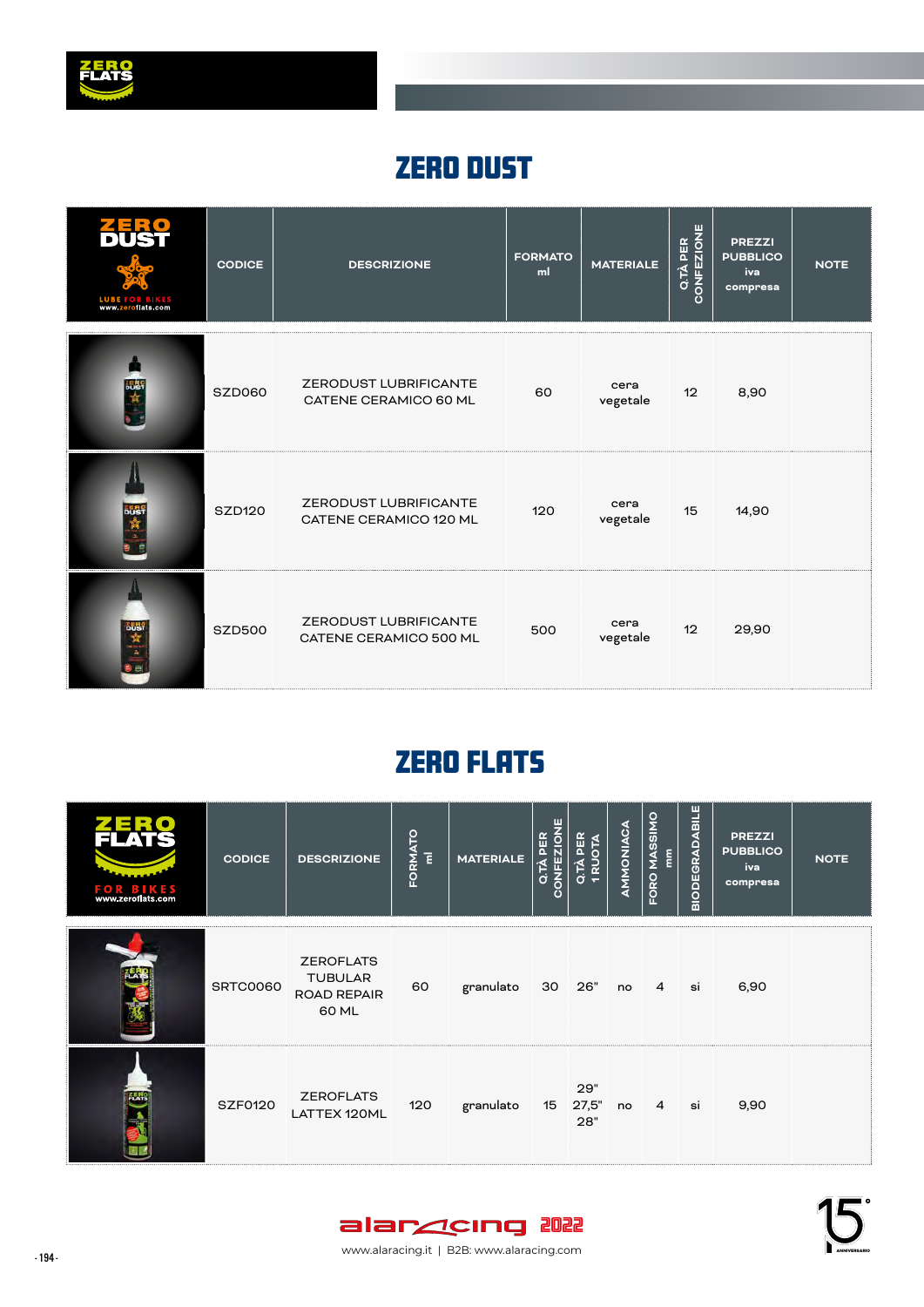

## ZERO FLATS

| <b>CODICE</b>  | <b>DESCRIZIONE</b>                                | FORMATO<br>Ē | <b>MATERIALE</b> | CONFEZIONE<br>Q.TÀ PER | Q.TÀ PER<br>1 RUOTA      | AMMONIACA | FORO MASSIMO<br>$\mathop{\rm lim}_{\hbox{\scriptsize{E}}}$ | <b>BIODEGRADABILE</b> | <b>PREZZI</b><br><b>PUBBLICO</b><br>iva<br>compresa | <b>NOTE</b> | FOR<br>www.zeroflats.com |
|----------------|---------------------------------------------------|--------------|------------------|------------------------|--------------------------|-----------|------------------------------------------------------------|-----------------------|-----------------------------------------------------|-------------|--------------------------|
| <b>SZF0250</b> | <b>ZEROFLATS</b><br><b>LATTEX</b><br><b>250ML</b> | 250          | granulato        | 8 <sup>1</sup>         | $\overline{\phantom{a}}$ | no        | $\overline{4}$                                             | si                    | 15,90                                               |             |                          |
| <b>SZF0500</b> | <b>ZEROFLATS</b><br>LATTEX 500<br>ML              | 500          | granulato        | 8                      | $\overline{\phantom{a}}$ | no        | 4                                                          | si                    | 19,90                                               |             |                          |
| <b>SZF1000</b> | <b>ZEROFLATS</b><br><b>LATTEX</b><br>1000ML       | 1000         | granulato        | 6                      | $\overline{\phantom{a}}$ | no        | $\overline{4}$                                             | si                    | 32,90                                               |             |                          |
| <b>SZF5000</b> | <b>ZEROFLATS</b><br><b>LATTEX</b><br>5000ML       | 5000         | granulato        | $1 \quad \blacksquare$ | $\overline{\phantom{a}}$ | no        | $\overline{4}$                                             | si                    | 119,90                                              |             |                          |

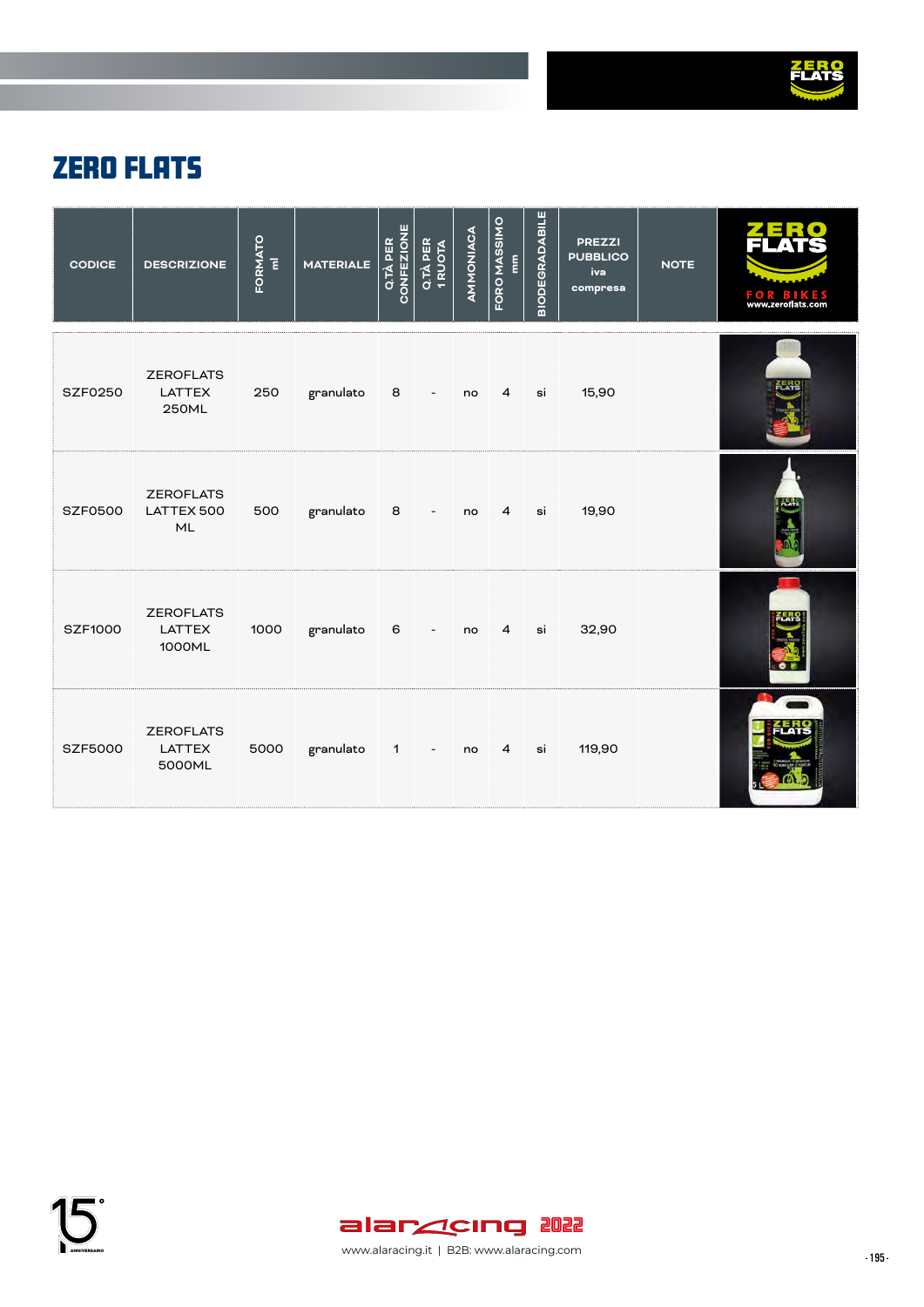

#### **ZERO MARINE**

| <b>MARINE</b> | <b>CODICE</b>  | <b>DESCRIZIONE</b>                            | FORMATO | <b>MATERIALE</b>         | CONFEZIONE<br>Q.TÀ PER | Q.TÀ PER<br>1 RUOTA | AMMONIACA | FORO MASSIMO<br>$\frac{\epsilon}{\epsilon}$ | <b>BIODEGRADABILE</b> | <b>PREZZI</b><br><b>PUBBLICO</b><br>iva<br>compresa | <b>NOTE</b> |
|---------------|----------------|-----------------------------------------------|---------|--------------------------|------------------------|---------------------|-----------|---------------------------------------------|-----------------------|-----------------------------------------------------|-------------|
| <b>SOF</b>    | <b>SZM0250</b> | <b>ZEROMARINE</b><br><b>LATTEX</b><br>250 ML  | 250     | granulato 8 N.D. no 4    |                        |                     |           |                                             | si                    | 19,90                                               |             |
| <b>SECT</b>   | <b>SZM1000</b> | <b>ZEROMARINE</b><br><b>LATTEX</b><br>1000 ML | 1000    | granulato 6 N.D. no 4 si |                        |                     |           |                                             |                       | 39,90                                               |             |
| <b>ZERO</b>   | <b>SZM5000</b> | <b>ZEROMARINE</b><br><b>LATTEX</b><br>5000 ML | 5000    | granulato                |                        | 1 N.D. no 4 si      |           |                                             |                       | 115,90                                              |             |